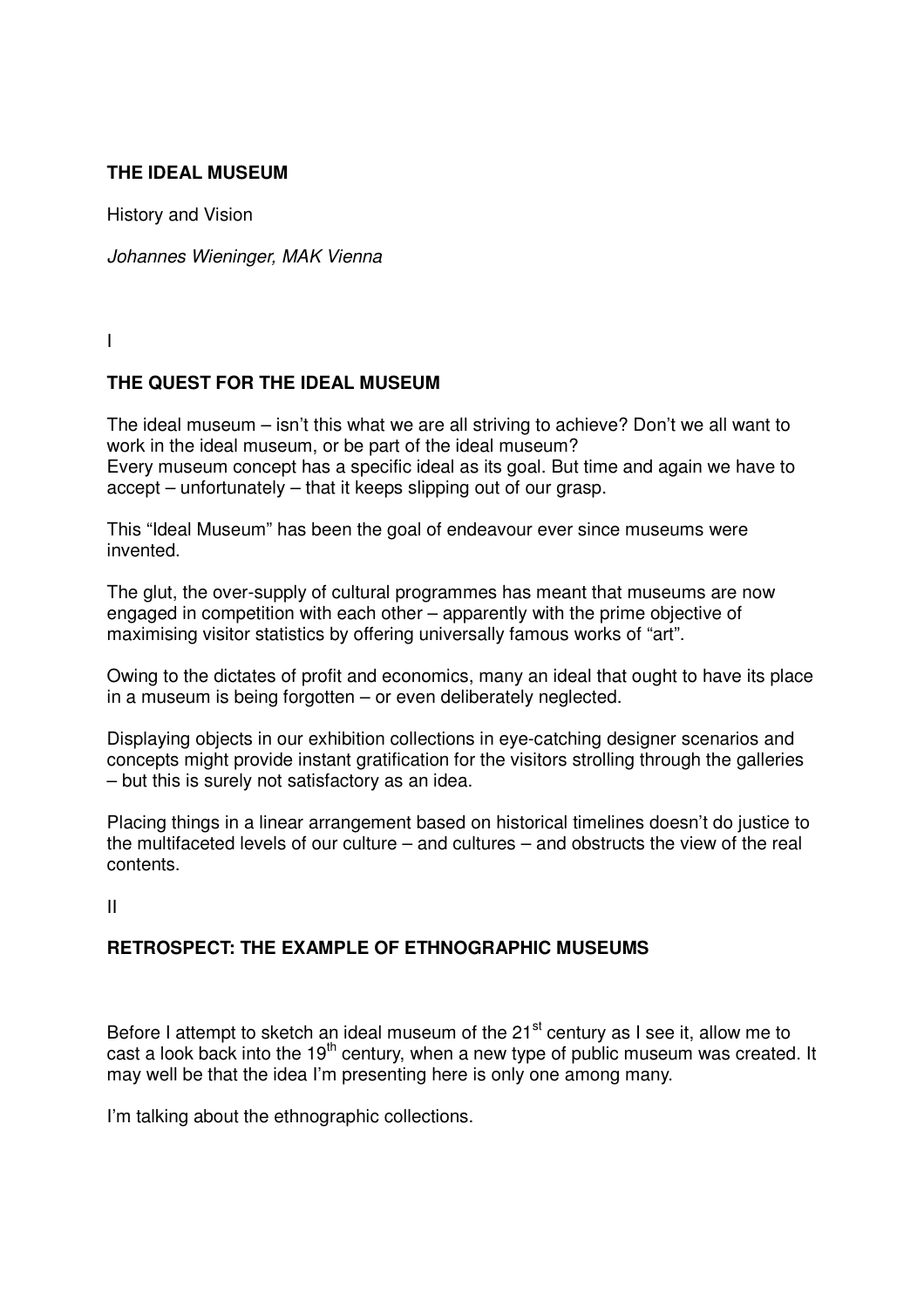During the age of the great scientific discoveries and exploration of foreign countries an enormous quantity of "foreign" objects landed in Europe – by the way, before going on, I hope you'll excuse me for making this part of my lecture "Eurocentric"! Here the question arises: how do we handle this, and what good does it do us?

Starting point of my considerations is a concept for an ethnographic collection devised by the German expert on Japan Philipp Franz von Siebold (1796-1866), and his correspondence – well-known to specialists – with the French Egyptologist Edme François Jomard (1779-1862).

Jomard took part in Napoleon's Egyptian campaigns, worked as a geographer in the Imperial Library in Paris and was noted as an authority in his special field. He had been striving to found his own museum ever since 1818. He wanted it to be devoted to non-European cultures (later *Musée d'Ethnographie du Trocadéro* and then *Musée de l'Homme*, parts of which are now in the *Musee du quai Branly*).

Meanwhile, between 1826 and '29, the German physician Philipp Franz von Siebold was engaged by the East India Company to be part of the trade delegation to the court of the Shogun in Edo – now Tokyo. This expedition took him through the whole of Japan and he collected avidly, at first nature products, then more and more artefacts. These were eventually combined with earlier collections from the East India Company's sphere of influence and became one of the first ethnographic collections in Europe. It is known today by the name of The National Museum of Ethnology in Leiden in the Netherlands.

A museum concept dated 1835 was submitted by Siebold to the king of Bavaria (see Misc 49f):

 *"… By an ethnographic museum we mean a scientifically ordered collection of objects from various countries, preferably non-European … Contemporary peoples in the conditions as they appear to us … comprise the* **subject of an ethnographic museum's presentation***. Anything bearing witness to the existence and cultural conditions of lost, extinct peoples no longer belongs in this institution, but is a matter for the* **Museum of Antiquity** *…* 

*… Likewise, anything to do with the physical constitution of the countries is not the concern of the ethnographic museum, for instance all organic and inorganic natural products. They belong in the* **Museum of Natural History***. …*

*… The purpose of an ethnographic museum is the propagation of knowledge about lands and peoples in general. … This kind of institution for spreading geographical knowledge will be of great benefit to a country that exists through trade and seafaring.* 

*… But an ethnographic museum has advantages as well for every nation that trades with non-European countries. The strange and exotic features of foreign worlds bear much fascination for the public. While satisfying the people's curiosity, they also teach them something, and people's knowledge is extended without their being aware of it … the public finds entertainment and information in an ethnographic museum – (nowadays* we would say *"*infotainment"*)*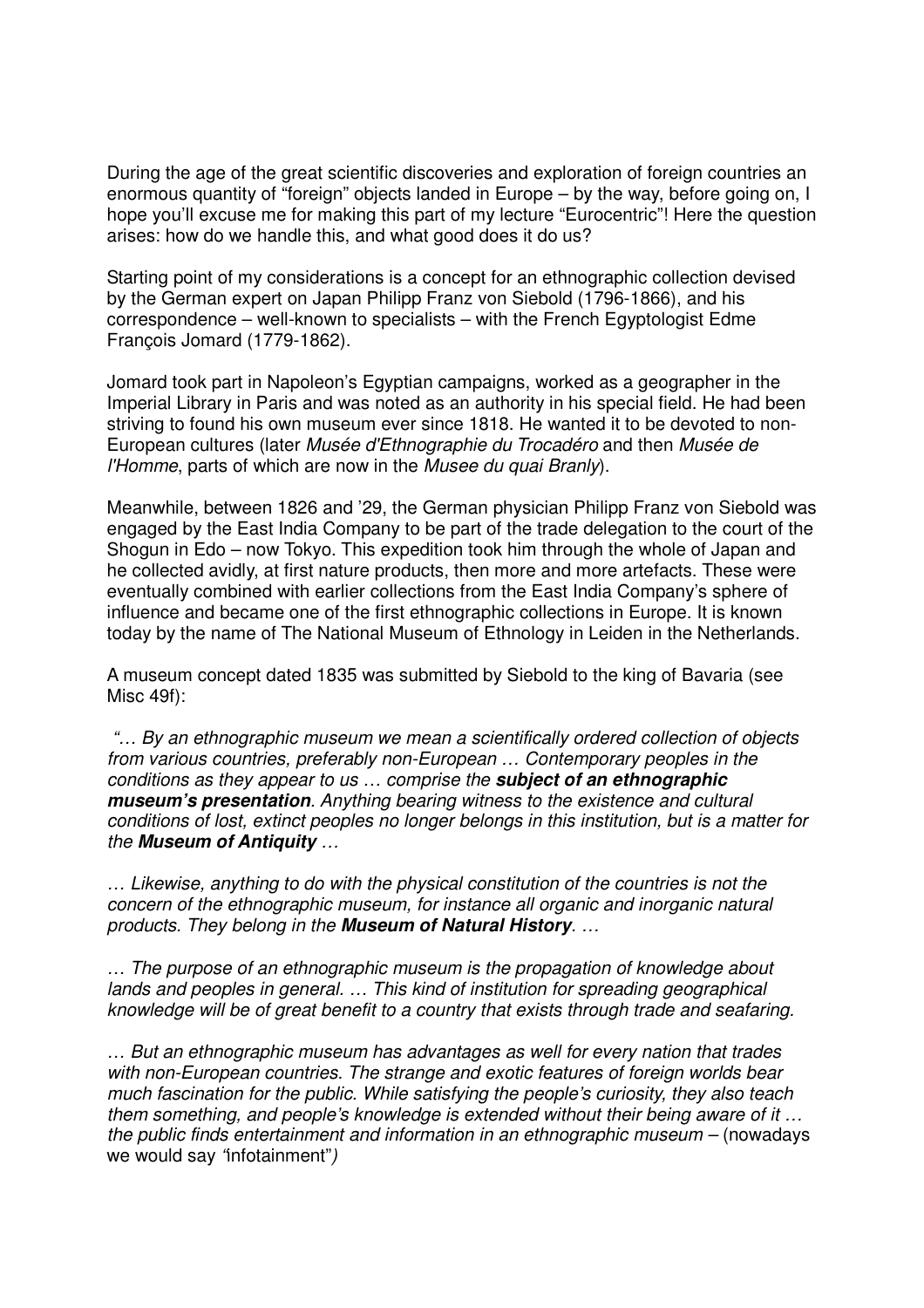*… The ethnographic museum provides an entertaining, informative and thus useful opportunity to observe the inhabitants of faraway lands and study their individual characteristics – and all on one's own native soil; indeed, it may even be seen as a moral, a religious task to take such an interest in one's neighbour; to appreciate their positive characteristics; to become familiar with that "foreign" side, that aspect of "otherness", which, without our knowing why, often blocks our approach to them. We shall become aware of their virtues and so have to respect them all the more. We shall find it easier to communicate with them when we visit their home country; we shall no longer view their mores as exotic, but find their customs more approachable, their religious cult less of a contrast to ours than we at first thought. What we shall certainly have is a more favourable idea of "savages, barbarians and heathens" than the one bequeathed to the majority of us – even educated Europeans – in stories that have been told repeatedly for several centuries. …*

*… Dealings and traffic of Europeans in foreign countries will become more civilised if Europeans get to know the indigenous population from their good side beforehand. This will foster a respect which will keep their human passions in check.* 

*Europeans have always thought the arts and sciences to be the monopoly and heritage of the lands of Classical Antiquity … but even these fields of human endeavour are not foreign to peoples who seem to us most distant. It is just that their intellectual development has taken a different course from ours. Since we also show samples of non-European literature, painting and other visual arts in the ethnographic museum, this, too, may shine a positive light upon it."* 

Siebold jots down these thoughts again in a letter to Jomard dated 1843:

*"... since we nowadays accept into the domains of archaeology all monuments and whatever objects which remain of peoples past and vanished, either civilized or barbarious, whereas on the other hand the study of ethnography comprises all knowledge concerning the intellectual, moral and industrial state of the peoples living on our globe. it then follows that the ethnographic museums are an indispensable continuation of their archaeological ones. The monuments of these two orders of collections enlighten each other mutually and reveal the history of the cults, costumes, habits, and the arts among the nations, both dead and alive. ..."* 

These are humanist, indeed, educational tasks that an ethnographic museum has to fulfil. No less a task, in fact, than that of breaking down centuries of prejudice. For Siebold, the ideal museum doesn't exist, only ideal museums that complement each other. He thinks in a two-dimensional system of co-ordinates: vertical-historical and horizontal-geographical. These ideas were certainly revolutionary for his time.

However, if we observe the many new foundations of museums in the 19<sup>th</sup> century and especially those with an ethnographic orientation, we get the impression that no one was listening to him and Jomard. Museums were mostly content to amass foreign objects in a more or less systematic way. The important historical and archaeological component was generally neglected.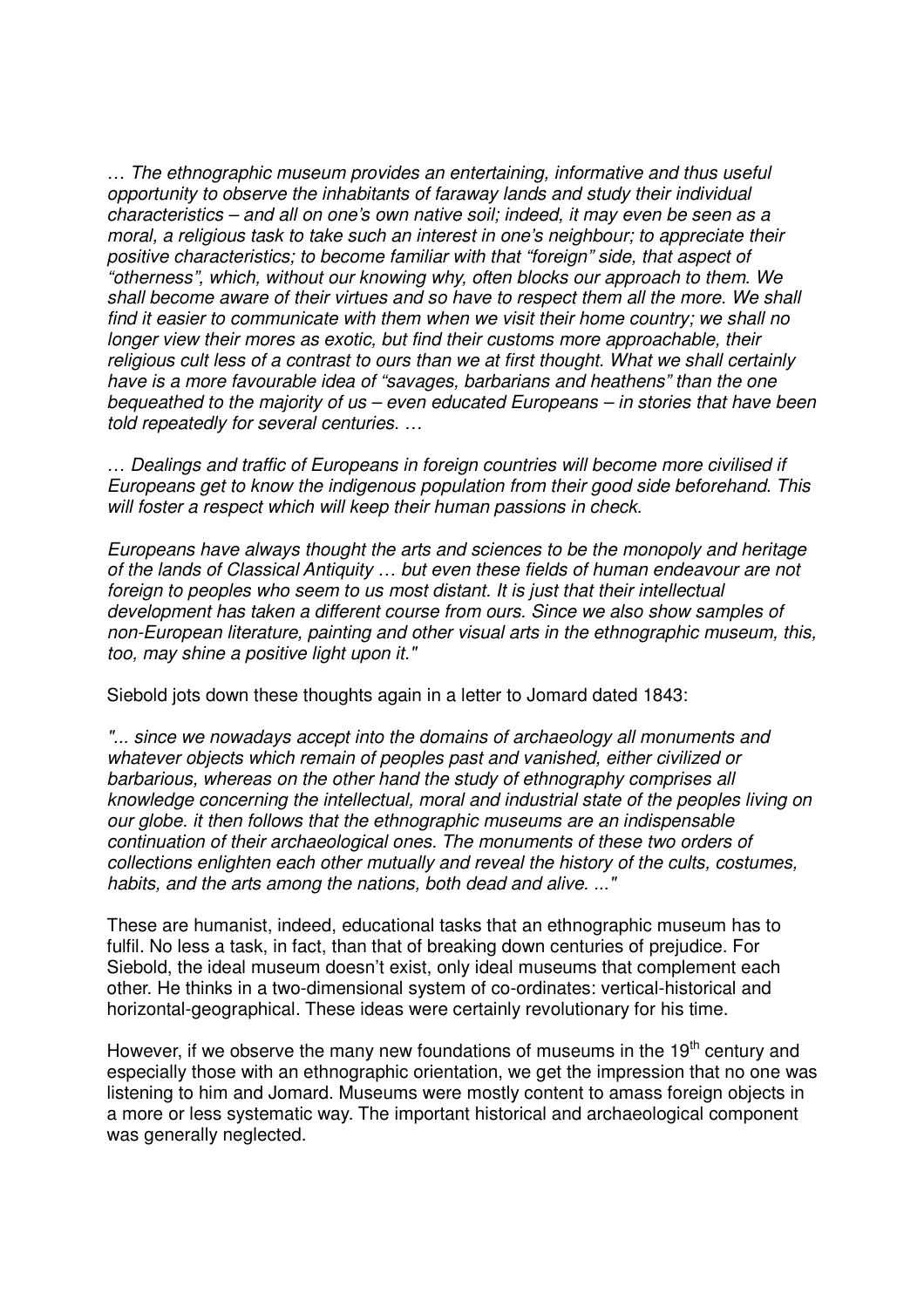It must be said however that this interest gave rise to "Museum Islands", with themes designed to complement each other. As time went by, this aspect was repeatedly modified according to different situations and conditions.

Probably the most negative re-ordering of historic collections in this era took place in Vienna: the remodelling and extension of the imperial palace, the Hofburg, included the foundation of two museums: the Kunsthistorisches Museum and the **Museum of Natural History** (the new building was opened in 1889). The rich ethnographic collections of the Imperial House remained integrated into the latter building! So what happened was the complete opposite of what Siebold and others were calling for. It took until 1928 for the ethnographic collection to be separated and re-founded as the **Museum of Ethnology**.

This was also the case in the **British Museum** (like the Viennese collections, it dates from the eighteenth century; the present building is from 1850). The ethnographic collections were kept at first in the "**Department of Natural History and Curiosities**", but by 1845 they were already being presented in their own, newly opened **"Ethnological Gallery"**!

So here, in the mid-nineteenth century, the humanist approach was already evident. The momentous "World cultures" section of the British Museum is a modern and admirable attempt to re-interpret ethnographic collections.

Around the same time another type of museum was evolving in the wake of the "World Fairs", the museums of decorative and applied arts.

First and foremost was the **Victoria and Albert Museum** founded in 1852 with the name of "**South Kensington Museum**"; the second European museum of this type, the **Austrian Museum of Applied Arts (MAK)**, opened in 1864 with the name of "**Österreichisches Museum für Kunst und Industrie"** (**Austrian Museum of Art and Industry**). Both museums and the subsequent foundations throughout Europe were devoted to the presentation of superlative applied arts in the spirit of the historical revival. Gottfried Semper (1803-1879) who was responsible for the first concept of the Viennese museum, had the vision of presenting the history of techniques and materials – and here, of course, Asia had an indispensable role to play, with its porcelain, bronzes, sculpture and lacquerwork.

The **Metropolitan Museum in New York** was founded in 1870. Not unlike the British Museum in structure, it is the largest US American museum of culture and has remained unabatedly committed to its (inter)cultural task: *"to bring art and art education to the American people*"!

We see, therefore, that very little has changed in the western museum landscape since the nineteenth century, apart from the fact that some ethnographic collections have changed their names. Such tags as "World Cultures" have been added to the names – more likely out of embarrassment or political correctness – but usually the western component of the world cultures is missing.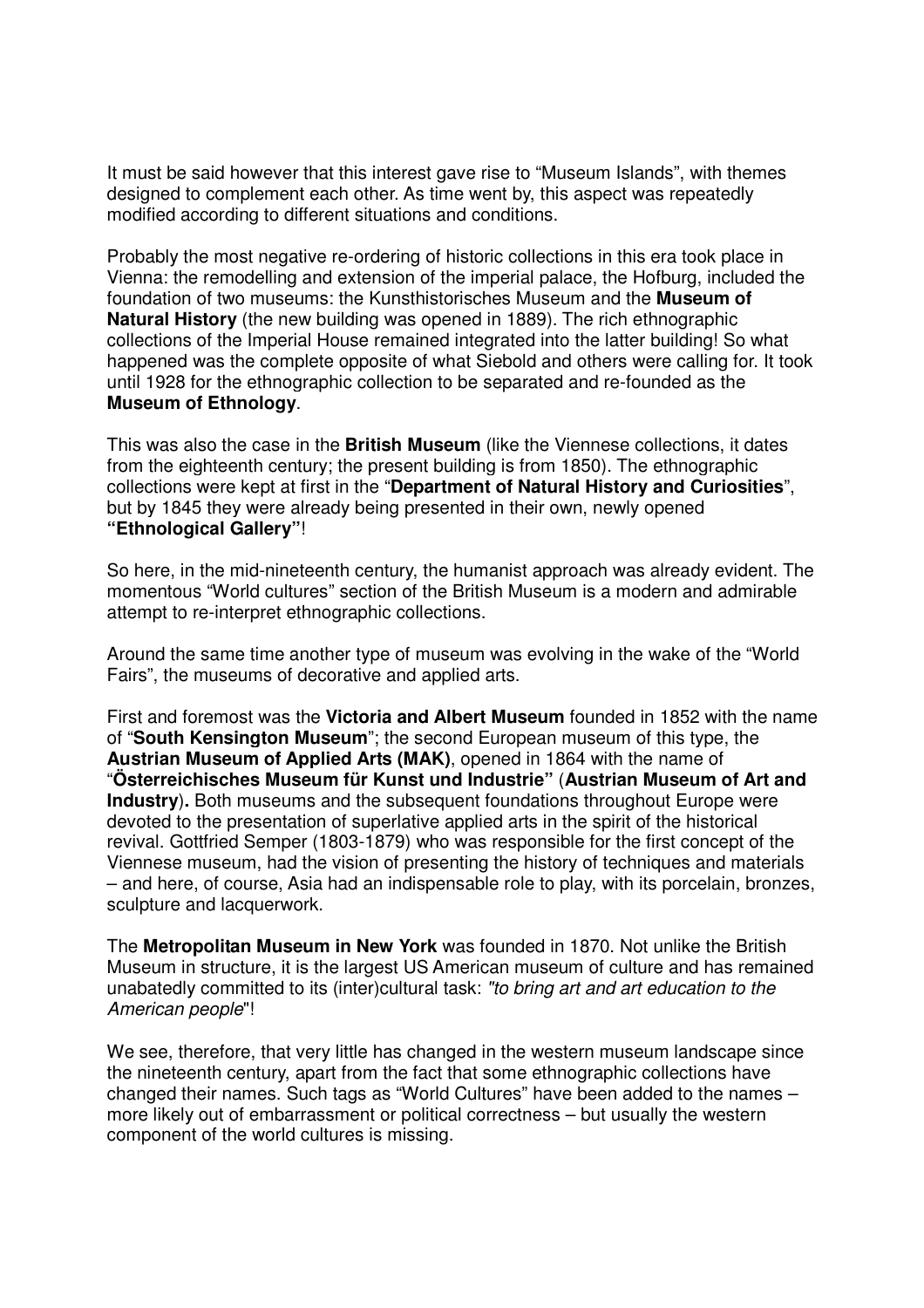In **Paris** there are two museums whose concepts and objectives must be evaluated within this context as different from one another, even though the same personalities are behind both projects: Jacques Kerchache (1942-2001), collector and connoisseur of non-European art – he created the term "art premier" – and Jacques Chirac (1932), politician and President of France. Chirac supported Kerchache in achieving the breakthrough for his ideas: in 2000, the Louvre installed the new department "**Arts Premiers: Afrique - Océanie – Amériques**". Works from these regions are presented here as "works of art in the western sense". Having wandered through the miles of galleries, visitors recognise an equivalence of quality. These works have nothing to do with the word "primitive", but are works of artistic creation to be set alongside the other media that are familiar in Europe.

The **Musée du quai Branly**, also known as the *Musée des Arts premiers* or *Musée des arts et civilisations d'Afrique, d'Asie, d'Océanie et des Amériques*, was opened in 2006 in a spectacular new building and was so to speak the second stage in propagating "art premier". The museum defines itself on its homepage as "**un musée pour les arts non occidentaux**" and launches its visitors on an odyssey of worldwide minorities. Forgive me being irreverent, but as a visitor you feel as if you're in a zoo…

I must also mention the **National Museum of Ethnology in Osaka**; here Europe is presented on a level with other countries and cultures – its motto reads thus:

*"Introducing the Europe that the Japanese haven't seen, in other words, the non-touristy, basic aspects of European culture, is our aim. What may seem ordinary to Europeans might be unique and fascinating in the eyes of Japanese. We also probe into the depths of Europe as an ethnological object, in search of something in common with Asia."*

The centre of the European exhibition collection is taken over by a Romany caravan – the very moment when this European phenomenon is yet again a red-hot topic!

Although the various cultures are presented here in all the examples mentioned, they are always placed next to each other; if you wanted to find a suitable diagram for this, a pie-chart or circle diagram comes to mind.

III

# **MUSEUMS ARE LAGGING BEHIND SOCIAL REALITY**

Our museums have got stuck at the level of social development of the period after the Second World War. Borders have fallen, people and their ideas, for whatever reason, have become more mobile. Cultures exist – not alongside each other but integrating with each other. However, all this is nowhere to be seen in the everyday business of the museum.

The holdings and presentation of our collections reflect a world as it existed around a hundred years ago.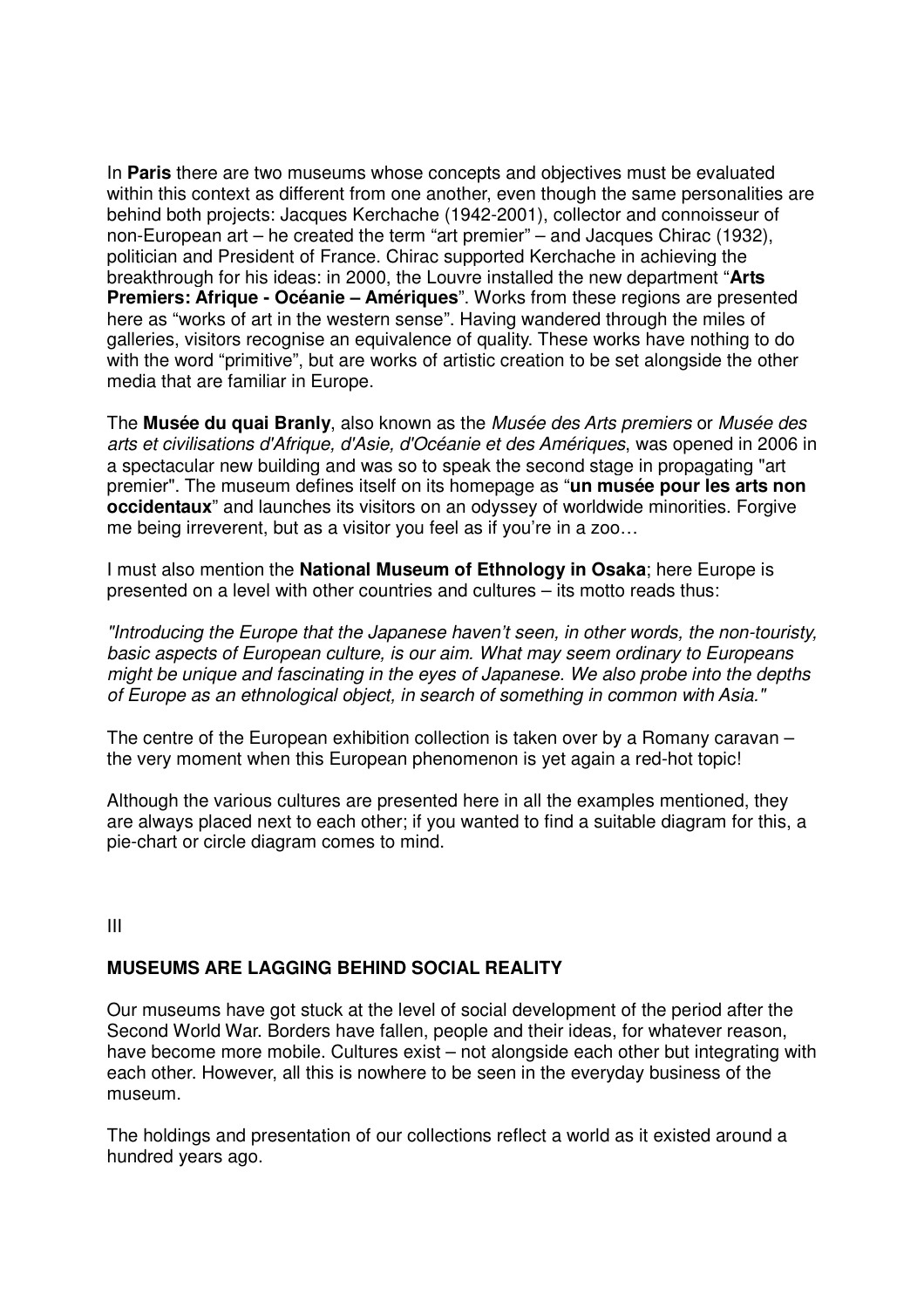As an example, I'd like to talk to you about the collection of the museum where I work, the MAK Museum of Applied Arts in Vienna, which I mentioned previously.

First of all, most of the objects originate from the region of present-day Austria, concentrated around Vienna. The neighbouring countries of the Czech Republic, Slovakia and Hungary are represented by artefacts which were made when they were still part of the Austro-Hungarian Monarchy. There are hardly any holdings from the period after 1918.

Western Europe is broadly represented, the Balkan countries hardly at all.

If we look further east, the next major collection group stems from Turkey and the Ottoman Empire, further from Iran/Persia and then China, Japan and India.

But what we do have, we have in profusion: far more than 90 % of our moveable cultural assets – in some museums even more – is stored in depots, far from the eyes of the public. An economic and cultural deficit for our institutions!

All the theme-oriented exhibitions and research on Japonisme, Orientalism and Chinoiserie do little to improve matters:

The countries whose arts are not represented in our collections and exhibitions are not registered in our awareness. The transitions and interfaces between Europe and Asia are not visible. This makes the job of defining borderlines all too easy for us.

So the question naturally arises: can an ideal museum be generated at all out of our collections?

IV

## **THE IDEAL MUSEUM OF THE 21st CENTURY**

My plea for the ideal museum of the  $21<sup>st</sup>$  century is actually very simple: Let us open up our buildings as well to the principles that guide every democratically minded society: museums ought to reflect the complexity, diversity and interrelations of our society!

For our work, this means the introduction and support of dialogue as a characteristic of operations.

A prophetic basic principle was put forward by the US American philosopher Ken Wilber: there are no natural borders or boundaries – borders are set up artificially. Borders are acted out above all in our minds, in our mindset. Therefore borders exist wherever I want to see them.

In reality there are transitions, fascinating interfaces, seen both geographically and historically.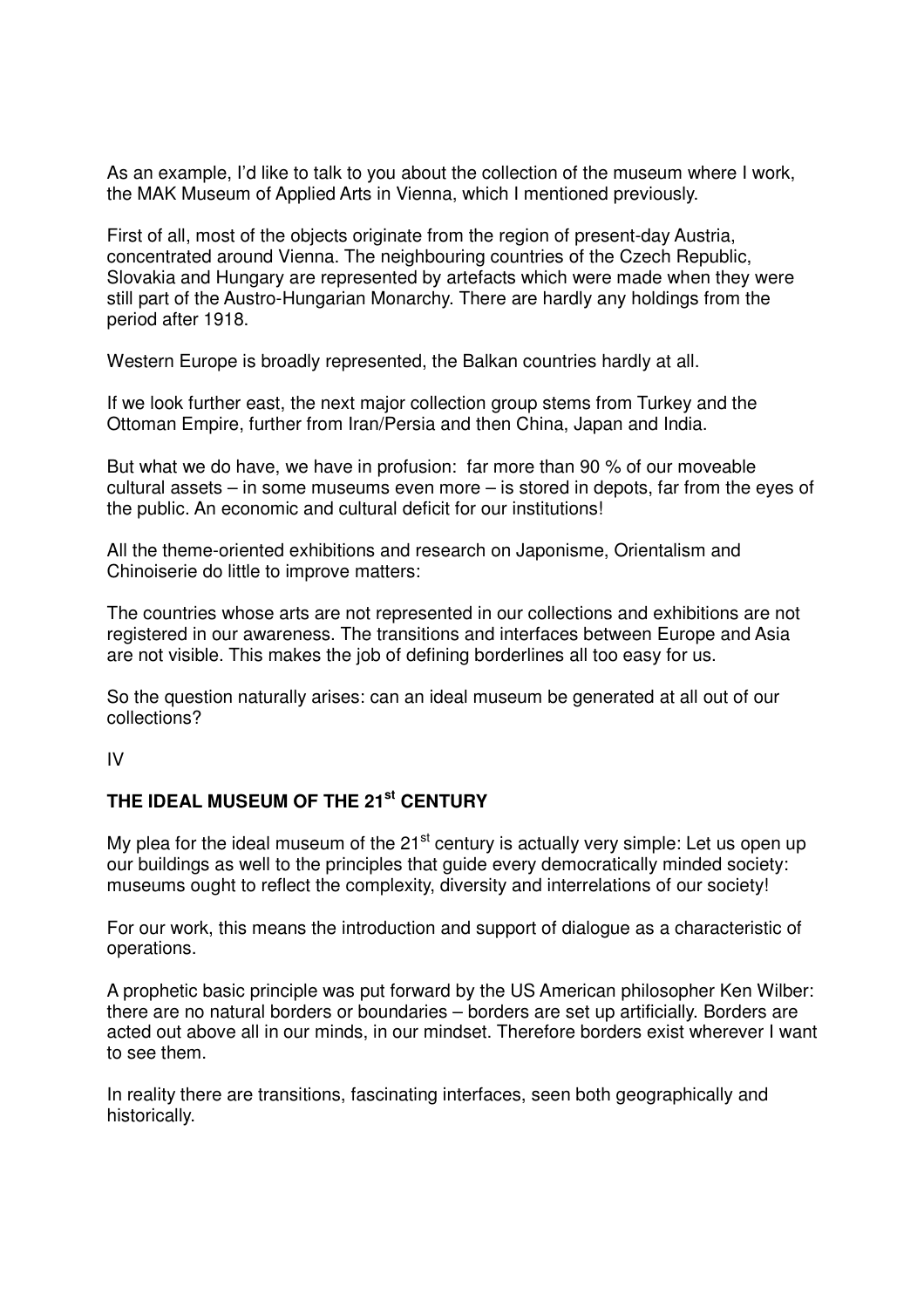In politics we have experienced – particularly in the last twenty years – how borders and barriers have fallen that in retrospect were totally absurd. And especially in Europe we are experiencing this new freedom from borders as an overwhelmingly positive phenomenon. To have an "Iron Curtain" twenty miles or so from Vienna now seems inconceivable.

This is true as well of art and culture. Or, better said – ought to be true.

Museums have to catch up with this development, and this will produce a win-win situation, because the character of dialogue will help us to understand our own tradition better.

Intercultural relations – buzz word chinoiserie – have long been themes of our work and are also well received by the public, but this always involves interrelating countries that are far removed from each other. This doesn't hurt and has a whiff of the exotic about it!

But the countries lying between are never touched upon, so we distort reality. A huge stretch of land exists between China and Europe which plays a major role in the transfer. Particularly as regards porcelain, we have take account of the complex interrelations and connections – for instance to Iran/Persia, or the Ottoman Empire.

And if we take the idea of "The Middle Kingdom" literally for once, we see that in the field of ceramics this country really does radiate in the form of a star: Japan, Korea, Vietnam, Thailand and on towards the West, Persia/Iran, the Ottoman Empire – all these countries had the closest possible contacts to China and absorbed its influences. In becoming aware of this, we see that the importance of Europe as the "porcelain partner" of China being relativised.

Only if we take this situation as a whole do we realise just how exciting the scenario is. It shows that cultures are parts of a great network. New aspects emerge out of this which we can neither recognise nor express if we only see borderlines.

Artefacts and objects from foreign countries have in the main lost their function as models for European crafts; intellectual content and aesthetics once more dominate our perception. Museums have to hold up the mirror to a universally and multi-culturally networked humanity.

The logical consequence would be not to speak of "cultures" but of a "world culture", in which we all take part – though certainly to a varying extent and intensity.

We owe to reality the setting up of such a "World Culture Museum", because questions of history and culture have a great deal to do with identity. But these questions must be put and answered correctly. And that's our job! We need the dialogue and then we need to address it in multiple ways.

The ideal museum is not a museum of the spectacular and spectacle, but one for the curious mind, a house with the motto "Know Thyself".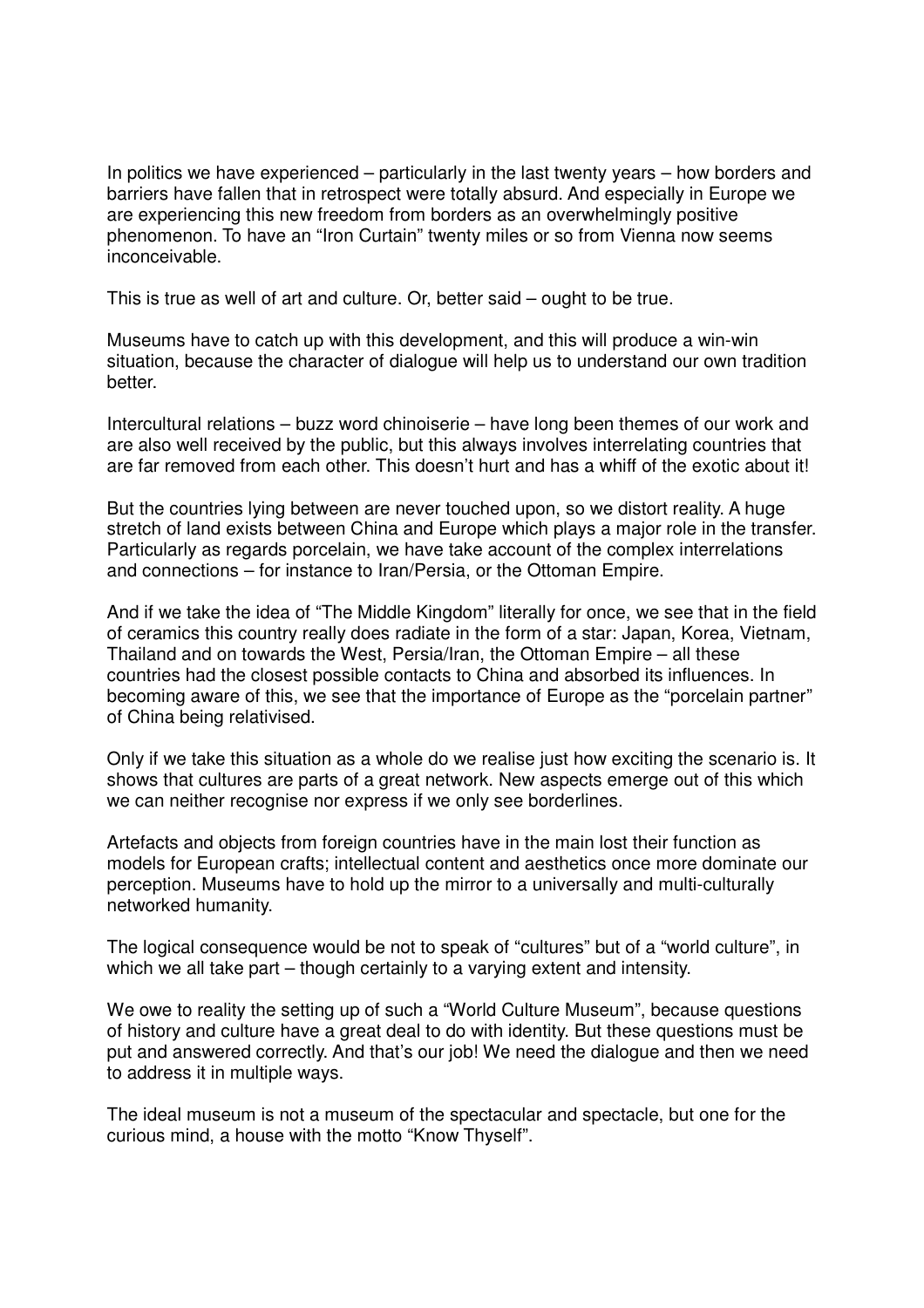If I have used two diagrams until now to characterise presentations of culture, I would like to suggest a three-dimensional grid for the concept of "World Culture" in the 21<sup>st</sup> century. In my view this best symbolises the boundless dynamism of "World Culture".

V

### **A MUSEUM OF WORLD CULTURE**

Formulated in sound bites, a "Museum of World Culture" should fulfil the following conditions:

- The ideal museum must reflect the diversity of the world at its gates.

- All artistic and creative expressions of humanity are equal in value and have to be respected as equals, even if the various materialisations do not immediately convey this impression.

- Historical and contemporary developments and relations must be expressed in dialogue.

- Therefore the ideal museum is to be administered as an institute of education!

We can now legitimately argue that this can in fact be put into practice in the international exhibition scene – yes, indeed: there have been a whole number of successful and exemplary projects.

Let me describe a few of these projects.

For the  $20<sup>th</sup>$  Olympic Games in Munich in 1972, the international character of sport was taken quasi as a model – and this produced the sensational exhibition "**World Cultures and Modern Art**". It showed a power-packed juxtaposition of artistic creations from Europe, Asia, Africa, Oceania and Afro- and Indo-America and their contexts.

The exhibition "**Encounters: the Meeting of Asia and Europe 1500-1800**" in 2004 in the Victoria & Albert Museum showed Europe and Asia as inter-reacting continents and cultures; in 2009 in the Vienna MAK, we put on the exhibition "**global:lab - Asia and Europe 1500-1700 - Art is the Message**" as an attempt to present the three great cultural blocks – Europe – the Islamic countries – East Asia – not as a confrontation of one another, but as diversity in unity.

The centre of the exhibition was taken up by one of the most important Mogul paintings, the Hamzanama, 60 pictures of which we have in our collection. These pictures were shown in combination with European tapestries, also with Chinese and Japanese painting. Blue-and-white ceramics were arranged deliberately in such a way that it was impossible to guess an item's origin.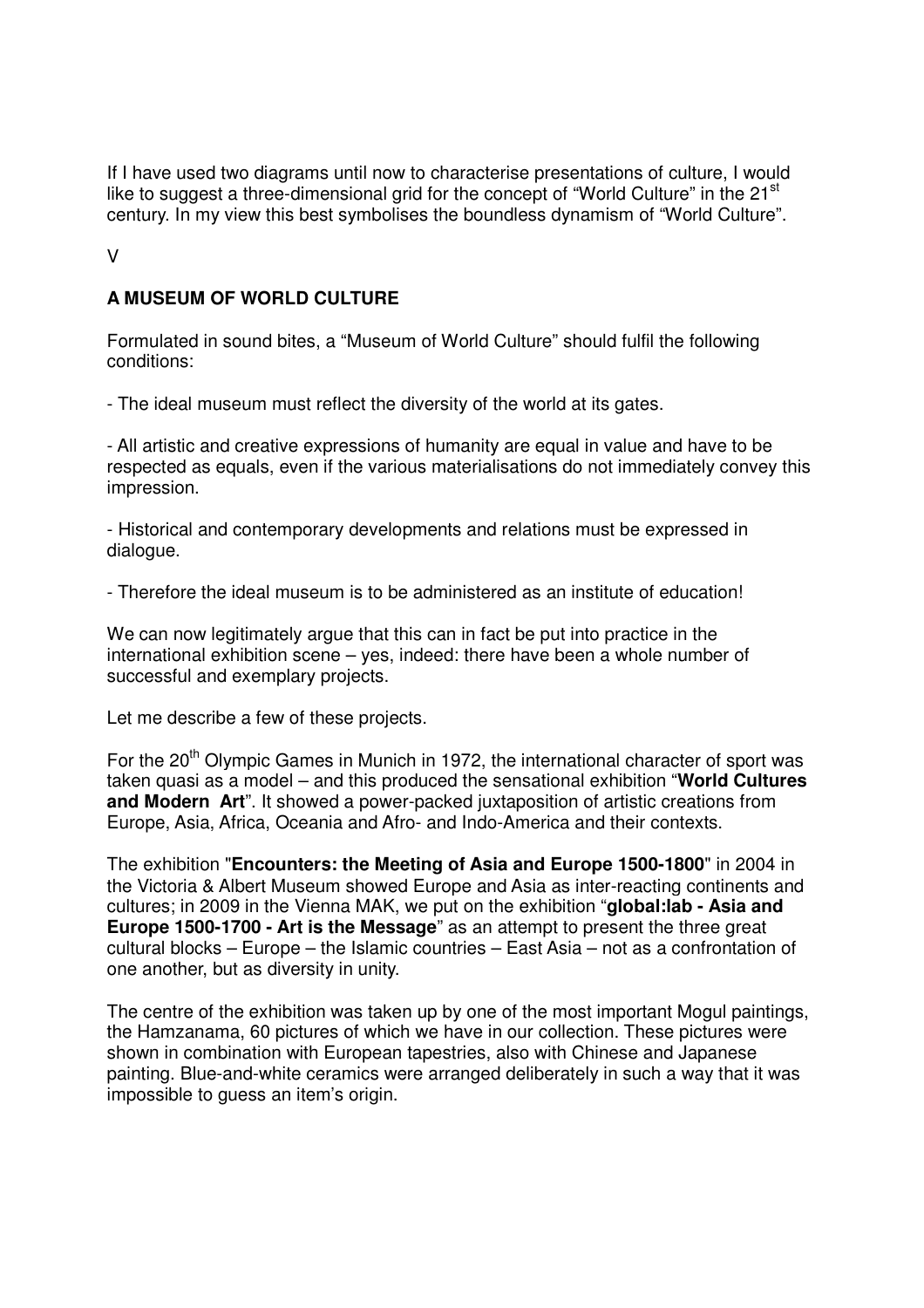This and many similar exhibitions are just as attractive and educational for the museum employees as they are for visitors. After a few months we are always very sorry to have to pull apart what took such effort and aspirations to put together.

VI

#### **A MUSEUM OF WORLD CULTURE CAN BE BUILT UP ON THE DEPOTS OF EXISTING COLLECTIONS AND MUSEUMS!**

Of course it can be rightly objected that such concepts can hardly be put into practice from a museum's own holdings. Since this is true, we can only say: Clear the depots get art out of the basements!

This idea breeds scepticism in many colleagues, but I was delighted to find out that apparently I'm not alone: in the **Art Newspaper** of July-August 2010 there is a report of a lecture given by the collector Eli Broad for the American Association of Museums (AAM):

*"... Philanthropist and art collector* **Eli Broad** *lectured the assembled professionals at the annual meeting of the American Association of Museums (AAM) about their responsibilities to their visitors and colleagues, and expressed his dismay that so many works in museum collections are rarely or never displayed. "If 90% of your work is in storage you need to begin lending it to other institutions. Get art out of the basements," he said at the conference, which took place in ... Los Angeles at the end of May. He then told The Art Newspaper: "With all the money being spent to store and conserve work, it doesn't make sense economically or morally not to share it with the largest possible audience."* (The Art Newspaper, issue 215, July-August 2010)

If we take out only 5% from our depots and place it at the disposal of such World Culture Museums, we can almost double the public collections that exist today. This is naturally far too much!

But I want to demonstrate that with relatively little effort and expense it's possible to create such "ideal Museums of World Culture", or transform existing institutions into such museums, because there are sufficient artefacts in the capital cities of this world to fill the bill!

Moreover, national and international partnerships can be negotiated, enabling such World Culture museums to be set up on the basis of generously loaned works! What has been tried and tested in expensive, short-term exhibitions must surely be possible for the installation of permanent presentations. Let us kick the hoarding habit!

And because we are gathered together here in China, I would like to take the idea of China as it is presented in western museums as an example and show how we can help each other in achieving open-minded, cosmopolitan presentations.

Our image of China is still stamped by the era of the seafarers and the Jesuits. Likewise, vice-versa: China always saw itself as the "Middle Kingdom", strong and autarkic.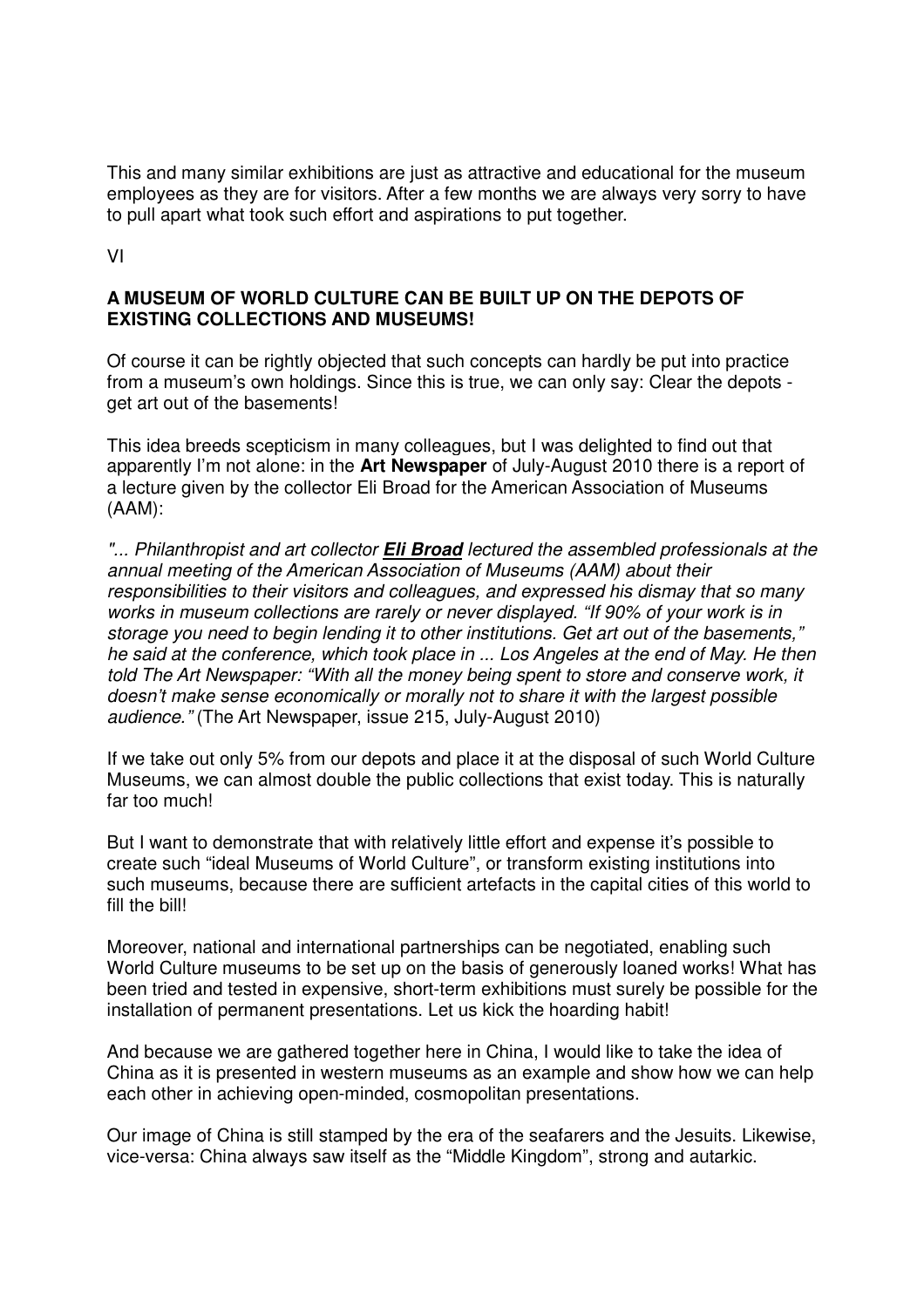Europe was and still is far away; the centuries of the West  $(19<sup>th</sup>-century Europe, 20<sup>th</sup>$ century US-America) are being supplanted by the century of China, the 21<sup>st</sup> century. But this view draws boundaries and obscures the truth.

The industrial Great Power China is not sufficiently represented in its culture in western museums. Likewise, the population in China is hardly aware of the art and culture of other countries in East and West. Not only this: the status of Chinese culture in the global context cannot be demonstrated in its own country, or only selectively.

Let us imagine the following options:

In 1974 the so-called "Terracotta Army" was discovered in Xian. For many this was an archaeological sensation, but it was far more of a sensation for the cultural history of China: the realism of the figures proved that China had its own autonomous art of portraiture, like other great civilisations.

Visitors to these gigantic excavations are greatly impressed – but how about setting up a so-called "Museum of World Culture" in this very place, in Xian, which could be devoted to the worldwide history of portraiture and of course include permanent loans from all over the world! And how about being able, in this "World Culture Museum", to tell the story of how great nations and cities evolved!

I can't say whether the **Urban Footprints Pavilion at the Expo here in Shanghai** has a future, with its concept of "the *growth of cities as central factor of progress in history*"; I'm thinking more of a museum of originals. But it might be a start.

I have more hopes in the new concept of the **National Museum in Beijing**, which as of next year is putting on the exhibition "**The Art of the Enlightenment**" in partnership with German museums – and it will be on show for a period of 18 months (!).

According to the Internet, "the remodelling of the building responds to the call to establish the museum as a centre of world cultures, which will host superlative exhibition projects from all over the world."

Not only the long term policy in loaning works is gratifying; perhaps interesting comparisons can emerge in the confrontation with certain periods of Chinese art history.

And now, conversely, our request to China:

Don't just send us your panda bears! Send us your art as well! Add to our history and let us have a part in your history!

Why shouldn't some of your Terracotta Army find their places (their place?) in national and international archaeological museums in America, Asia and Europe, so that global contexts can be better understood?